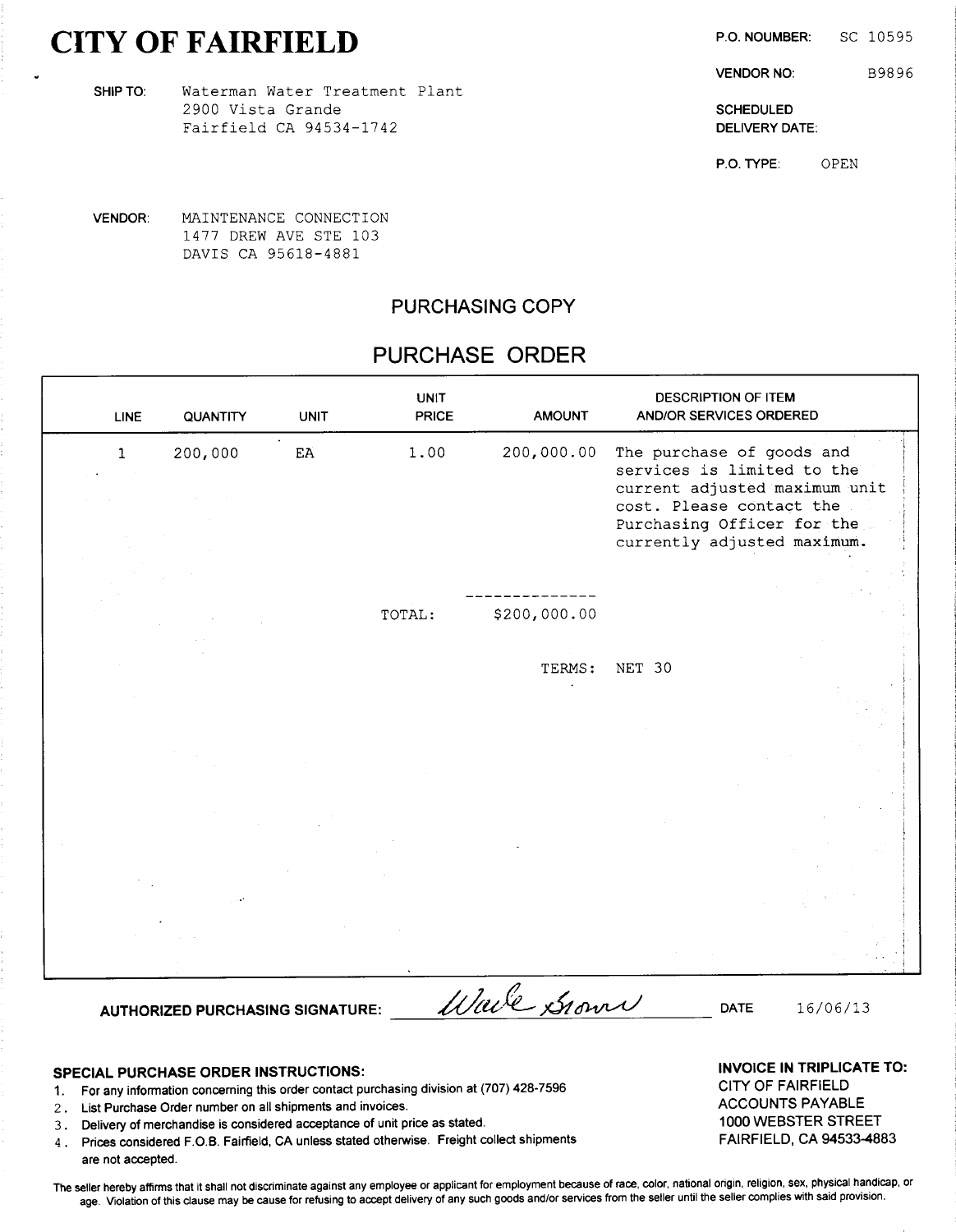

### Memorandum  $\begin{pmatrix} 1 & 1 \\ 1 & 0 \end{pmatrix}$ PUBLIC WORKS DEPARTMENT

 $\zeta$  $1$  ng

Date: May 18, 2016

To: George Hicks, Public Works Director

Via: Felix Riesenberg, Public Works Assistant Director - Utilities

From: Stuart Hamilton, Water Treatment Supervisor

Subject: New Service Contract: Maintenance Connection, Inc.

#### Recommended Action

Review and initial each attached one-page contract, then forward to Wade Brown for his signature.

#### Statement of Issue

Establish a service contract agreement with Maintenance Connection, Inc.

#### **Discussion**

The City Council approved the purchase of a computerized maintenance management systems ( CMMS) provided by Maintenance Connection for the Waterman Treatment Plant. This service contract with Maintenance Connection is to provide for initial program implementation as well as on-going technical assistance as needed, onsite employee training, software upgrades, etc.

The City's Purchasing Officer authorizes open P.O. "Service Contract" accounts such that a streamlined binding contract, certificates of liability and endorsements are on file for each vendor. The limit for purchasing goods and services could be set at the maximum "not to exceed current unit cost," which is at this time \$24,623.

### Fiscal Impact

Services requested by Water Treatment will be funded through the Water Enterprise Fund.

### Alternative Action

Not approve contract and seek alternate vendor to meet requirements.

### Documents Attached

Service Contract (3 copies)

### **Staff Contact**

Stuart Hamilton 707) 434-6102 shamilton@fairfield.ca.gov